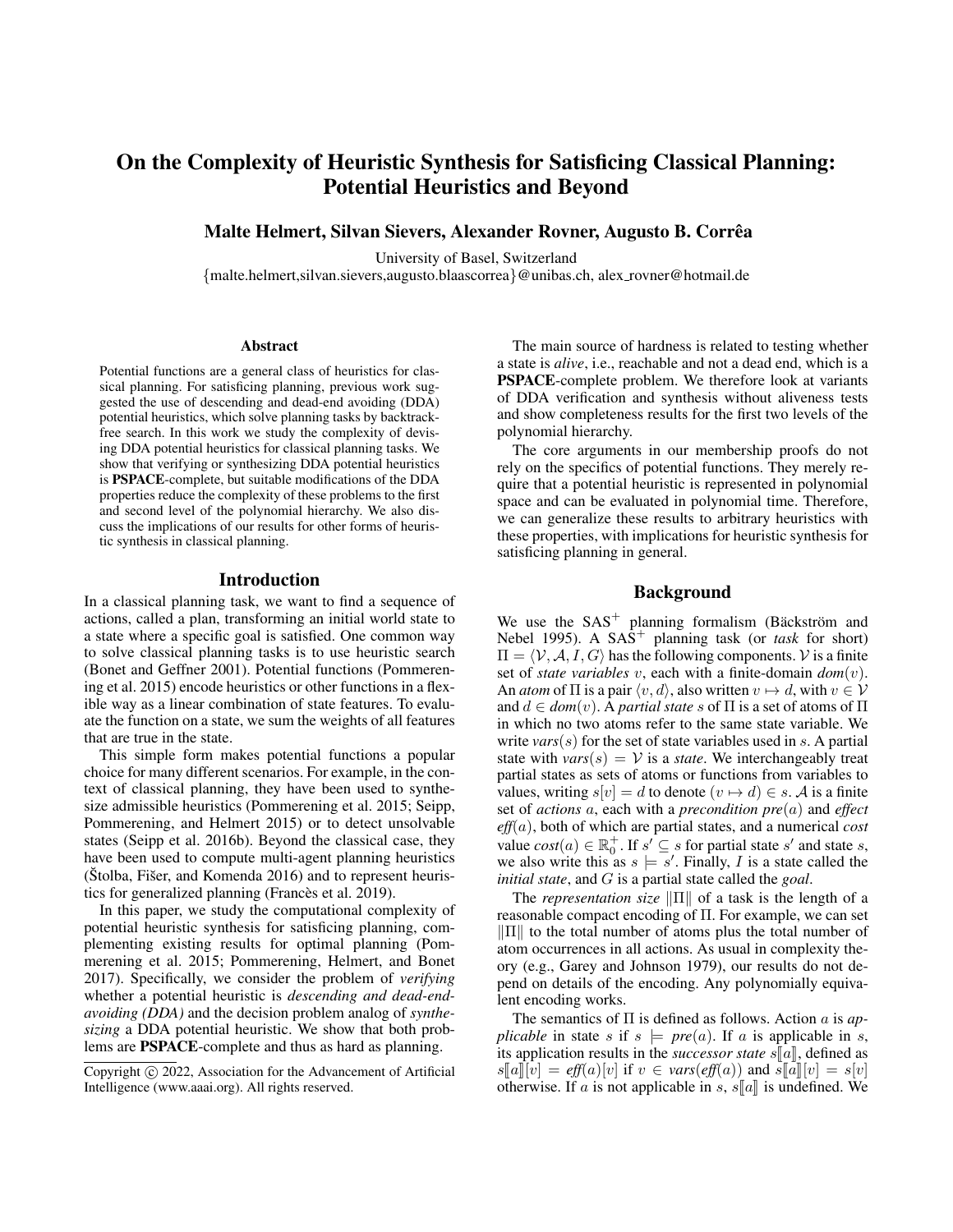write  $succ(s)$  for the set of successor states of s. Applicability and resulting states are extended to finite action sequences  $\pi$  in the natural way. The *cost* of  $\pi = \langle a_1, \dots, a_n \rangle$ is defined as  $cost(a) = \sum_{i=1}^{n} cost(a_i)$ .

A *goal state* of  $\Pi$  is a state s with  $s \models G$ . A *plan* for a state s of  $\Pi$  is an action sequence  $\pi$  that takes s to a goal state:  $s[\![\pi]\!] \models G$ . A plan for *I* is called a plan for  $\Pi$ .

A state or task is *solvable* if there exists a plan for it. Otherwise it is called *unsolvable*. A state s is *reachable* if there exists an action sequence  $\pi$  with  $I[\![\pi]\!] = s$ . A state is *alive* if it is reachable and solvable. A state is *dead* if it is not alive.

A plan for state s is *optimal* if it has minimum cost among all plans for s. The cost of such an optimal plan is denoted by  $\hat{h}^*(s)$ , with  $h^*(s) = \infty$  if s is unsolvable. Satisficing *planning* is the problem of finding plans for a given task or proving that the task is unsolvable. (Plans of lower cost are considered better solutions in satisficing planning, but this aspect is not important for this paper.) In *optimal planning*, only optimal plans are acceptable solutions.

# Heuristic Search

Heuristic search is a common approach for both satisficing and optimal planning. A *heuristic* for a task Π with states S is a function  $h : S \to \mathbb{R} \cup \{\infty\}$  whose purpose is to provide an estimate of the distance from a given state to the nearest goal state. In optimal planning, heuristics usually aim to estimate the optimal plan cost  $h^*(s)$ , and *admissibility* and *consistency* are desirable properties of heuristics in this context (Dechter and Pearl 1985). In satisficing planning, the role of plan costs is deemphasized, and many heuristics designed for satisficing planning ignore action costs altogether (e.g., Richter and Westphal 2010; Wilt and Ruml 2014).

### Potential Functions and Potential Heuristics

A *potential function* for a task Π with states S is a function  $h^{\text{pot}} : S \to \mathbb{R} \cup \{\infty\}$  that is defined in terms of a set of (state) *features*  $F$  and *weights* for these features. A feature  $F \in \mathcal{F}$  is a partial state and can be viewed as a test that all atoms in this partial state are true in a given state  $s$  ( $s \models F$ ). If this is the case, we say the feature is *present* in s. We use Iverson brackets  $[s] = F$  to denote the value 1 if  $s$   $\models$   $F$  (*F* is present in  $s$ ) and 0 otherwise. Feature weights are given by a weight function  $w : \mathcal{F} \to \mathbb{R} \cup \{\infty\}$ . Potential functions add the weights of all features present in a given state:

$$
h^{\text{pot}}(s) = \sum_{F \in \mathcal{F}} w(F)[s \models F].
$$

We can think of potential functions as linear combinations of feature indicator functions. Potential functions used as heuristics are called *potential heuristics*. Our definition follows Pommerening et al. (2015) except that we permit features with weight ∞. The *dimension* of a potential function with features  $F$  is the size of the largest feature in  $F$ , i.e.,  $\max\{|F| \mid F \in \mathcal{F}\}.$ 

The *representation size*  $\Vert h^{pot} \Vert$  of a potential function denotes the length of an encoding of  $h<sup>pot</sup>$ . For example, for features  $F$  and weights  $w$ , one way to define the representation size is  $||h^{pot}|| = \sum_{F \in \mathcal{F}} (|F| + \lceil \log_2(|w(F)| + 1) \rceil)$ , bearing

in mind that polynomial differences in representation size do not matter for the complexity results in this paper. In this definition, we assume an explicit representation of  $h<sup>pot</sup>$  as a list of features and their associated weights. This means that every feature F contributes its size  $|F|$  to the representation size, and every feature weight contributes its number of bits in a binary representation to the representation size. We assume in the following that numbers are represented as arbitrary-precision integers, but our results apply equally to arbitrary-precision rational numbers and floating-point representations.<sup>1</sup>

In principle, potential functions can represent arbitrary functions  $f : S \to \mathbb{R} \cup \{\infty\}$ : we can treat each state s as a feature and set its weight to  $f(s)$ . However, this requires exponentially many features and hence an exponential representation size for the potential function. For practical purposes, we are therefore interested in more restricted potential functions, for example with bounded dimension.

## Complexity Theory

We assume familiarity with the complexity classes NP, coNP, and PSPACE, with polynomial reductions between decision problems, and with the notions of hard and complete problems for a complexity class. We also assume familiarity with deterministic Turing machines (DTMs), oracles, and the characterization  $PSPACE = NPSPACE$ . Furthermore, we present complexity results for the first and second levels of the *polynomial hierarchy*, which defines complexity classes  $\Sigma_i^{\mathsf{p}}$  and  $\Pi_i^{\mathsf{p}}$  that generalize the complexity classes **NP** and **coNP**. We only need the  $\Sigma_i^p$  classes in this paper, which can be defined based on oracles as

$$
\Sigma_1^{\mathrm{p}} = \mathbf{NP} \text{ and } \Sigma_{i+1}^{\mathrm{p}} = \mathbf{NP}^{\Sigma_i^{\mathrm{p}}} \text{ for all } i \geq 1.
$$

In other words,  $\Sigma_{i+1}^{\text{p}}$  is the class of decision problems that can be decided by nondeterministic polynomial-time algorithms with access to an oracle for problems in  $\Sigma_i^p$ . Note that  $\Sigma_2^{\text{p}} = \text{NP}^{\text{NP}}$ . These complexity classes form a hierarchy between **P** and **PSPACE** in the sense that  $P \subseteq NP$  $\sum_{1}^{\check{p}} \subseteq \sum_{2}^{\check{p}} \subseteq \cdots \subseteq$  **PSPACE**. We refer to Garey and Johnson (1979) and Arora and Barak (2009) for more information on these topics.

The decision problem most commonly associated with satisficing planning is PLANEXISTENCE: is a given task solvable or not? PLANEXISTENCE is PSPACE-complete (Bylander 1994).

## Potential Heuristics for Satisficing Planning

*Potential function synthesis* is the problem of computing suitable features and weights for a given task such that the resulting potential function  $h<sup>pot</sup>$  has desirable characteristics. So far, theoretical results for this problem are largely limited to optimal planning. In the work that introduced potential heuristics, Pommerening et al. (2015) describe a

<sup>&</sup>lt;sup>1</sup> Arbitrary-precision floating-point representations require care: sums of numbers must be kept as sums rather than being reduced to a common exponent and combined, as reducing to a common exponent would be an exponential-time operation in general.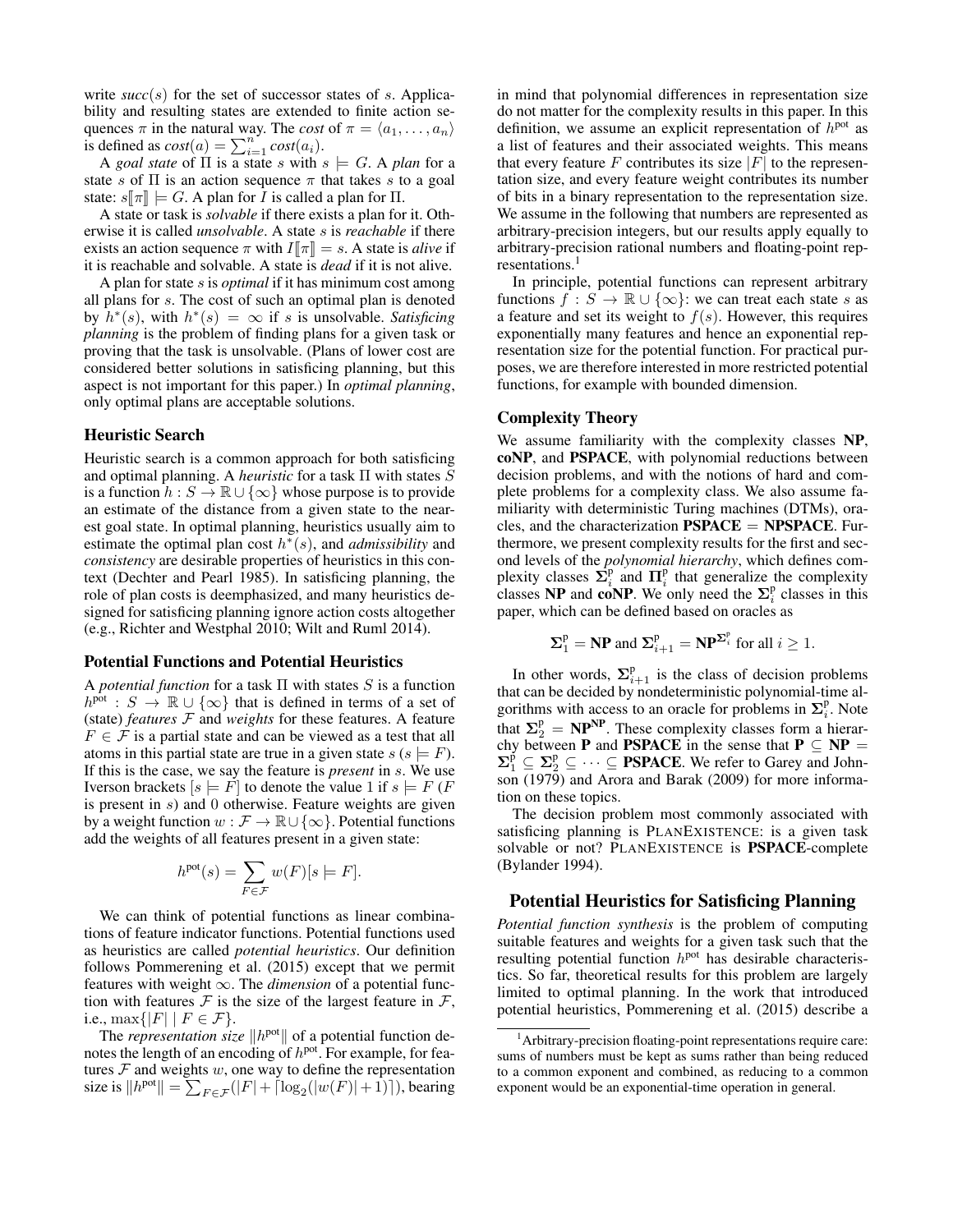polynomial-time algorithm based on linear programming for synthesizing admissible and consistent potential heuristics of dimension 1 that optimize an arbitrary linear objective. For example, their algorithm can find the maximum possible heuristic value that an admissible and consistent potential heuristic of dimension 1 can achieve in a given state.

Pommerening, Helmert, and Bonet (2017) generalize this result to dimension 2. They also prove that testing whether a given potential heuristic of dimension 3 is consistent is coNP-complete, suggesting that efficient synthesis beyond dimension 2 is not possible if  $P \neq NP$ .

For satisficing planning, admissibility and consistency of heuristics are not usually considered important. Hoffmann (2005) emphasizes the role of local search topology for the efficiency of heuristic search for satisficing planning. Wilt and Ruml (2016) provide a measure of heuristic quality for greedy search algorithm based on qualitative misclassifications of pairs of states: if  $h^*(s) < h^*(s')$ , then a heuristic h for greedy search should aim to preserve this order, i.e., satisfy  $h(s) < h(s')$ , but the exact numerical values do not matter.

Both of these works focus on *how far away* a given heuristic is from making greedy search algorithms backtrack-free. Seipp et al. (2016a) investigate *how complicated* a potential heuristic must be in order to make greedy search algorithms backtrack-free. They define the *correlation complexity* of a planning task, which is (roughly speaking) the minimum dimension  $d$  for which a potential heuristic that makes greedy search backtrack-free exists. They show that correlation complexity is upper bounded by 2 in all tasks of several nontrivial IPC benchmark domains and see this as evidence that potential heuristics do not need to be complicated or large for efficient satisficing planning in these domains.

In the rest of this paper we study the computational complexity of synthesizing potential heuristics that give rise to backtrack-free search for satisficing planning.

### Verification and Synthesis

Throughout the paper, we study two kinds of problems: in *verification*, we ask if a given heuristic for a given task has a certain property, such as the DDA property mentioned in the introduction. This is a decision problem by nature, i.e., it has a yes/no answer.

*Synthesis* is about *finding* a heuristic for a given task with a certain property and is not naturally a decision problem. As usual in complexity theory, we study a decision problem analog of synthesis, asking whether a heuristic with the given property for a given task exists. Except for one trivial case, all our algorithms for this decision problem are constructive, and hence our results apply equally to the full (non-decision problem) version of synthesis.

We parameterize verification and synthesis along two dimensions. Firstly, we consider different *properties* P, where a property is a predicate that is either true or false for a given potential function for a given planning task. For example, a potential function may or may not be DDA for a given planning task.

Secondly, we consider different *restricted classes* of potential functions, for example to show that certain hardness results already hold for potential functions of low dimension. Mathematically, a *potential heuristic class* or *PH class* is represented by a function  $C$  that maps any given planning task  $\Pi$  to a family  $\mathcal{C}(\Pi)$  of potential functions to be considered when verifying or synthesizing a potential function for Π. For example, below we introduce  $C<sup>1</sup>$  as the class of all potential heuristics of dimension 1, which means that  $\mathcal{C}^1(\Pi)$ consists of all such potential heuristics for the specific task Π. To avoid complexity-theoretic oddities, we only allow PH classes C for which we can test  $h<sup>pot</sup> \in C(\Pi)$  in polynomial time in  $\|\Pi\|$  and  $\|h^{pot}\|$ .

We can now define verification and synthesis.

Definition 1. VERIFICATION(P, C) *is the following decision problem: given a planning task* Π *and potential heuristic*  $h^{\text{pot}} \in \mathcal{C}(\Pi)$ , does  $h^{\text{pot}}$  have property  $\mathcal{P}$  for  $\Pi$ ?

**Definition 2.** SYNTHESIS( $P, C$ ) *is the following decision problem: given a planning task* Π*, does there exist a potential heuristic*  $h^{pot} \in \mathcal{C}(\Pi)$  *that has property*  $\mathcal{P}$  *for*  $\Pi$ ?

A common requirement for heuristic synthesis is that the synthesized heuristics are efficiently computable. This is usually formalized by requiring that the evaluation time for a given state is bounded by a polynomial in  $\|\Pi\|$ . For potential functions, this is equivalent to considering a class  $C$ for which there exists a polynomial p with  $||h^{pot}|| \leq p(||\Pi||)$ for all tasks  $\Pi$  and  $h^{pot} \in \mathcal{C}(\Pi)$ . We call such classes *compact*. A PH class is compact iff the number of features and the number of digits of each feature weight are polynomially bounded by  $\|\Pi\|$ .

The most commonly considered restriction of potential functions  $h<sup>pot</sup>$  is to bound their dimension by a constant  $k \in \mathbb{N}_0$ . This automatically bounds the number of features of  $h<sup>pot</sup>$  by  $O(n<sup>k</sup>)$ , where n is the number of atoms of  $\Pi$ .

**Definition 3.** For  $k \in \mathbb{N}_0 \cup \{\infty\}$ ,  $\mathcal{C}^k$  denotes the PH class *that allows all potential heuristics of dimension at most* k*. (In particular,*  $\bar{C}^{\infty}$  *imposes no restrictions.)* 

## Synthesizing DDA Potential Heuristics

Ideally, one would prefer a state space topology where the only local minima are at goal states, i.e., every non-goal state has a successor with a lower heuristic value. This implies that greedy search algorithms like greedy best-first search or simple hill-climbing directly reach the goal without backtracking. However, such a state space topology can only exist in state spaces where every state is solvable because hillclimbing from an unsolvable state must necessarily end up in a local minimum without reaching a goal state.

To address this issue, Seipp et al. (2016a) define their desirable heuristic properties as follows: a heuristic is *descending* if every *alive* non-goal state has a successor with a lower heuristic value and it is *dead-end-avoiding* if *dead* successors of alive states s never have a lower heuristic value than s. A *DDA* heuristic is descending and dead-end-avoiding. This is sufficient for greedy best-first search or simple hillclimbing to solve a solvable task without backtracking.

Definition 4. *Let* h *be a heuristic for a planning task* Π *with alive states*  $S_A$  *and goal states*  $S_G$ *. We say that* h *is* DDA *for*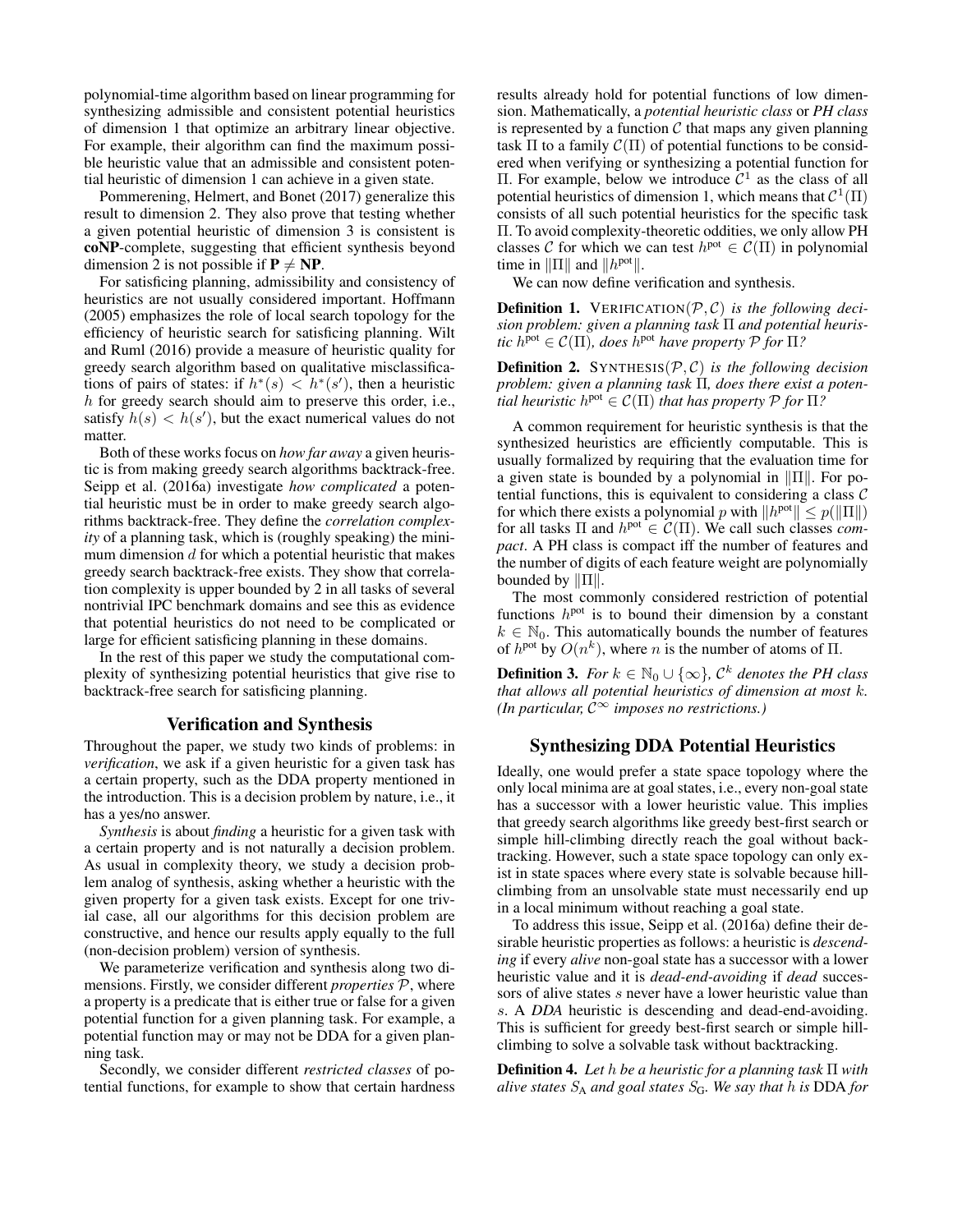| Algorithm 1: VERIFICATION(DDA/SDDA, $C$ ) decided in                          |
|-------------------------------------------------------------------------------|
| polynomial space.                                                             |
| <b>Input:</b> Planning task $\Pi$ , heuristic h for $\Pi$                     |
| <b>Output:</b> Accept if h is (S)DDA for $\Pi$ , reject otherwise             |
| 1: if not IsAlive( $\Pi$ , GetInitialState( $\Pi$ )) then                     |
| for the DDA property: accept<br>2:                                            |
| for the SDDA property: reject<br>3:                                           |
| $4:$ end if                                                                   |
| 5: for $s \in GenerateStates(\Pi)$ do                                         |
| <b>if</b> IsAlive( $\Pi$ , s) and not IsGoalState( $\Pi$ , s) then<br>6:      |
| improving_succ $\leftarrow$ false<br>7:                                       |
| for $t \in succ(s)$ do<br>8:                                                  |
| <b>if</b> IsAlive( $\Pi$ , t) and $h(t) < h(s)$ then<br>9:                    |
| $improving\_succ \leftarrow true$<br>10:                                      |
| else if not <i>IsAlive</i> ( $\Pi$ , <i>t</i> ) and $h(t) < h(s)$ then<br>11: |
| reject<br>12:                                                                 |
| end if<br>13:                                                                 |
| end for<br>14:                                                                |
| <b>if not</b> <i>improving_succ</i> <b>then</b><br>15:                        |
| reject<br>16:                                                                 |
| end if<br>17:                                                                 |
| end if<br>18:                                                                 |
| $19:$ end for                                                                 |
| $20:$ accept                                                                  |

Π *if it satisfies the following two conditions:*

$$
\forall s \in (S_A \setminus S_G) \,\,\exists t \in succ(s) : h(t) < h(s) \tag{1}
$$

$$
\forall s \in (S_A \setminus S_G) \,\forall t \in (succ(s) \setminus S_A) : h(t) \ge h(s) \quad (2)
$$

A subtlety of this definition of DDA is that it only imposes restrictions on h for solvable planning tasks. For unsolvable tasks, there exist no alive states, and as a consequence *every* heuristic is DDA. For example, a constant heuristic that gets stuck immediately without an improving successor nevertheless counts as descending and dead-end-avoiding on unsolvable tasks.

We find this aspect of the definition somewhat unfortunate, as it means that the DDA property combines two disparate properties: being solvable *via local search* and being unsolvable *for any reason*. <sup>2</sup> We nevertheless begin our analysis with the original DDA property, but we will see that the associated complexity results do not provide much insight into the intuitive problem of synthesis. This will be rectified in the following sections, where we consider variants of DDA.

## **Theorem 1.** VERIFICATION(DDA,  $C$ )  $\in$  **PSPACE** for all *PH classes* C*.*

*Proof.* Algorithm 1 decides the verification problem in polynomial space, showing PSPACE membership. (Ignore the SDDA property, which is discussed in the following section.) It implements the definition of DDA heuristics in a straightforward way. Lines 1–4 accept (return "yes") for unsolvable tasks (equivalently: tasks where the initial state is not alive), in line with the above discussion. These lines are not strictly necessary, but make the algorithm reusable for the following section. Lines 5–19 verify Eq. 1 and 2.

The algorithm only stores two states and a Boolean variable and only calls functions that can be implemented in polynomial space, so it can itself be implemented in polynomial space. In particular,  $h$  is a potential heuristic and can thus be evaluated in polynomial space, and testing whether a state is alive is in **PSPACE**. (A state  $s$  is alive if there exists a plan from the initial state to s and a plan from s to the goal, which can be tested with two PLANEXISTENCE queries.)

Note that for this problem we do not need to restrict ourselves to compact PH classes because  $h$  is part of the input and hence  $||h||$  is part of the input size. Every potential function can be computed in polynomial time in its representation size. П

We now turn to hardness results. Verifying the DDA property is already hard in perhaps the most trivial case, potential heuristics of dimension 0. In this restricted class, only the empty feature is allowed, and hence all such potential heuristics are constant functions.

**Theorem 2.** VERIFICATION(DDA,  $\mathcal{C}^k$ ) is **PSPACE***complete for all*  $k \in \mathbb{N}_0 \cup \{\infty\}$ .

*Proof.* Membership in PSPACE was shown in the previous theorem.

For hardness, we reduce from plan nonexistence, i.e., the question whether a given planning task is *not* solvable. Because PSPACE is closed under complement, this problem is PSPACE-complete like PLANEXISTENCE. W.l.o.g., we assume that the initial state of the given planning task  $\Pi$  is not a goal state. Every planning task can easily be transformed to satisfy this requirement without affecting its solvability.

For a given planning task  $\Pi$ , we map to the verification question with task  $\Pi$  and potential heuristic  $h = 0$ , i.e., we claim that Π is *unsolvable* iff the constant-0 heuristic is DDA for  $\Pi$ . This is easy to see: if  $\Pi$  is unsolvable, then every heuristic is DDA, including h. If  $\Pi$  is not unsolvable, it is solvable. It follows that its initial state is alive and not a goal state. Because it does not have an improving successor,  $h$  is not DDA, concluding the proof.  $\Box$ 

Next we consider synthesis. While intuitively SYNTHESIS appears harder than VERIFICATION, the following result shows us that this is not always the case.

**Theorem 3.** SYNTHESIS(DDA,  $\mathcal{C}^{\infty}$ )  $\in$  **P**. More precisely, *it can be decided in constant time.*

*Proof.* The question we need to decide is whether *any* DDA potential heuristic exists for a given task Π. The answer is always "yes", and hence the problem can be solved in constant time.

If Π is unsolvable, every potential heuristic is DDA, so the answer must be "yes". If Π is solvable, consider the function that maps each state  $s$  to the number of steps needed to reach a goal state from  $s$  ( $\infty$  for unsolvable states). This heuristic is clearly DDA, and without restrictions, potential functions

<sup>&</sup>lt;sup>2</sup>The authors that introduced the DDA property (Seipp et al. 2016a) agree with this assessment in personal communications. It should be pointed out that the focus of their work is exclusively on solvable tasks, in which case no problems arise.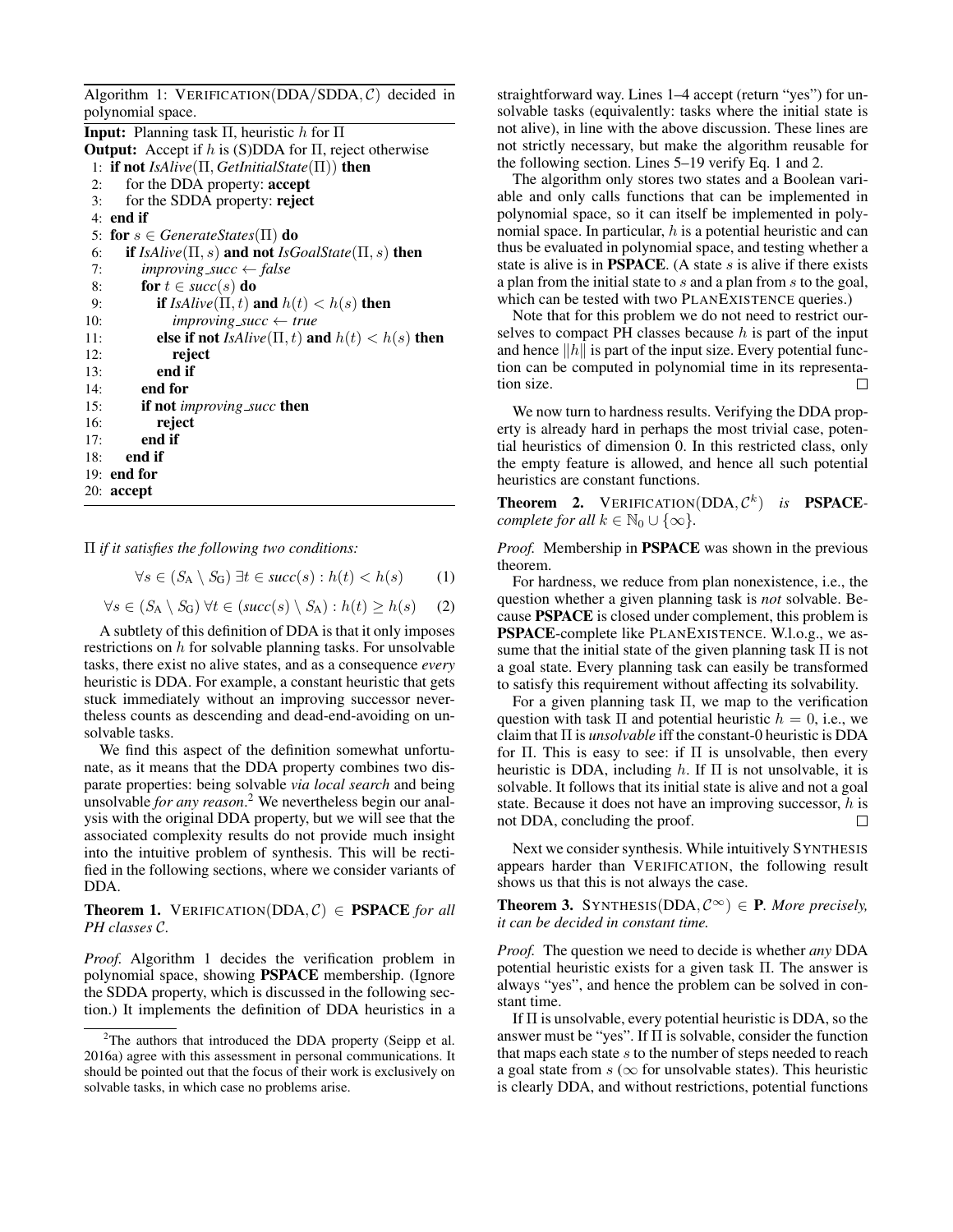can represent arbitrary functions including this one. So in this case the answer is also "yes".

The lesson we can draw from this trivial result is that for synthesis, we must be careful regarding the classes of heuristics we consider. In the following, we therefore focus on *compact* PH classes for synthesis where necessary. Like for verification, we first show membership in PSPACE.

**Theorem 4.** SYNTHESIS( $DDA, C$ )  $\in$  **PSPACE** for all com*pact PH classes* C*.*

*Proof.* Guess a potential heuristic for the given task and apply Theorem 2 to verify in polynomial space that it is DDA.

Because  $PSPACE = NPSPACE$ , we can use guesses. Because  $\mathcal C$  is compact, allowed heuristics have polynomial size and hence we can make the guess in polynomial time.

With suitable restrictions in place, we can again show that synthesis is hard even under very severe restrictions.

Theorem 5. SYNTHESIS(DDA, C 0 ) *is* PSPACE*-complete.*

*Proof.* In  $\mathcal{C}^0$ , the *only* potential heuristics available are constant functions, and hence there exists a DDA heuristic in  $C<sup>0</sup>$  iff a constant function is DDA. Since all constant functions are equivalent regarding the DDA property, there is no meaningful difference to VERIFICATION( $\overline{DDA}, C^0$ ), shown PSPACE-complete in Theorem 2. □

In all hardness results so far, the difficulty exploited in the proofs is not really related to the concept of synthesizing a backtrack-free heuristic. Rather, we obtain hardness because VERIFICATION and SYNTHESIS are required to recognize unsolvable tasks and treat them specially, and it is thus only natural that they are as hard as testing unsolvability.

The results we have seen can be extended to more general PH classes. For example,  $SYNTHESIS(DDA, C<sup>1</sup>)$ and SYNTHESIS(DDA,  $C^2$ ) are also **PSPACE**-hard, with or without restrictions to compact PH classes. The proof idea is a reduction from plan nonexistence: for a given planning task  $\Pi$ , we construct a planning task  $\Pi'$  with two disconnected parts that must both be solved, one consisting of Π and one consisting of a fixed solvable task  $\Pi^1$  that is known *not* to have DDA heuristics in  $C^1$  (analogously for  $C^2$ ). We can then prove that  $\Pi'$  has a DDA heuristic in  $\mathcal{C}^1$  iff it is unsolvable: if it is unsolvable, it trivially has a DDA heuristic, and it if is solvable, it cannot have a DDA heuristic in  $C<sup>1</sup>$ because this would imply that  $\Pi^1$  also has a DDA heuristic in  $C<sup>1</sup>$ , which we know not to be the case.

### Synthesizing SDDA Potential Heuristics

The DDA property studied in the previous section can be summarized as "Is the task either unsolvable or can a solution be found without backtracking?". The disjunctiveness of this question affects all complexity results, and hence we did not gain much insight on the practical problem of synthesis. Therefore, we now move to the non-disjunctive property "Can a solution be found without backtracking?". This requires considering a modified DDA property that ensures that the answer for unsolvable tasks is "no" rather than "yes". We call this the *solvable DDA* (SDDA) property.

Definition 5. *A heuristic* h *for a planning task* Π *is SDDA if* Π *is solvable and* h *is DDA for* Π*.*

We begin with bad news. Similar to DDA, verifying SDDA is already PSPACE-complete in very restricted cases. However, this time the hardness argument is much less trivial, and the reduction actually needs to look inside solvable tasks and consider state space topology.

**Theorem 6.** VERIFICATION(SDDA,  $\mathcal{C}^k$ ) *is polynomial for*  $k = 0$  *and* **PSPACE**-complete for all  $k \in \mathbb{N}_1 \cup \{\infty\}.$ 

*The hardness result already holds for potential heuristics of dimension 1 and* non-branching *tasks, i.e., tasks where every reachable state has at most one successor.*

*Proof.* For the  $k = 0$  result, note that potential heuristics of dimension 0 are constant. Constant heuristics are SDDA iff the initial state is a goal state. This is easily checked in polynomial time. In the following, assume  $k \geq 1$ .

PSPACE membership is established by Algorithm 1 as in Theorem 1. Note the DDA/SDDA case distinction in the algorithm.

For PSPACE-hardness, we polynomially reduce from the problem of determining whether a DTM M with polynomial space bound  $p$  halts on a given input of length  $n$ .

We first construct a planning task Π that mimics the Turing machine computation. The details of this conversion do not matter. What is important is that  $\Pi$  can be constructed in polynomial time, that there is a 1:1 correspondence between the initial and goal configurations of  $M$  and the initial and goal states of  $\Pi$  and that computation steps of M are in 1:1 correspondence to action applications in Π in all reachable configurations/states. See Theorem 3.1 by Bylander (1994) for an example of such a construction.<sup>3</sup>

We augment  $\Pi$  with a binary counter as follows. Let N be a number at least as large as the number of DTM configurations of M. We add  $K = \lceil \log(N + 1) \rceil$  state variables  $C_0, \ldots, C_{K-1}$  with domain  $\{0, 1\}$  to  $\Pi$ , which we interpret as representing the K-digit binary number  $C_{K-1} \ldots C_0$ . In the initial state, the values of the  $C_i$  form a binary representation of  $N$ . Note that  $N$  grows at most exponentially in  $\|M\|$  and n, and hence K is polynomial in the input size.

We now modify  $\Pi$  so that every simulated DTM transition also decrements the number encoded by the  $C_i$  variables. This requires replacing every action of  $\Pi$  with K different versions, depending on how many digits carry in the decrement. For example, for the case of two carries we add the preconditions  $\{C_2 \mapsto 1, C_1 \mapsto 0, C_0 \mapsto 0\}$  and effects  $\{C_2 \mapsto 0, C_1 \mapsto 1, C_0 \mapsto 1\}$ . The counter cannot decrement below 0, but this is not necessary: an accepting computation for  $M$  cannot include more than  $N$  computation steps (or else it would repeat a configuration and loop forever). Therefore, after this transformation it is still the case that M halts on its input iff the planning task has a solution.

It remains to define a potential heuristic  $h<sup>pot</sup>$  for  $\Pi$ . We define  $h<sup>pot</sup>$  in such a way that  $h<sup>pot</sup>(s)$  is the value of the counter

<sup>&</sup>lt;sup>3</sup>In Bylander's reduction, a single DTM transition actually corresponds to a sequence of three action applications because he wants to convert to a planning task of a particularly simple form. But it is easy to combine these three actions into a single action.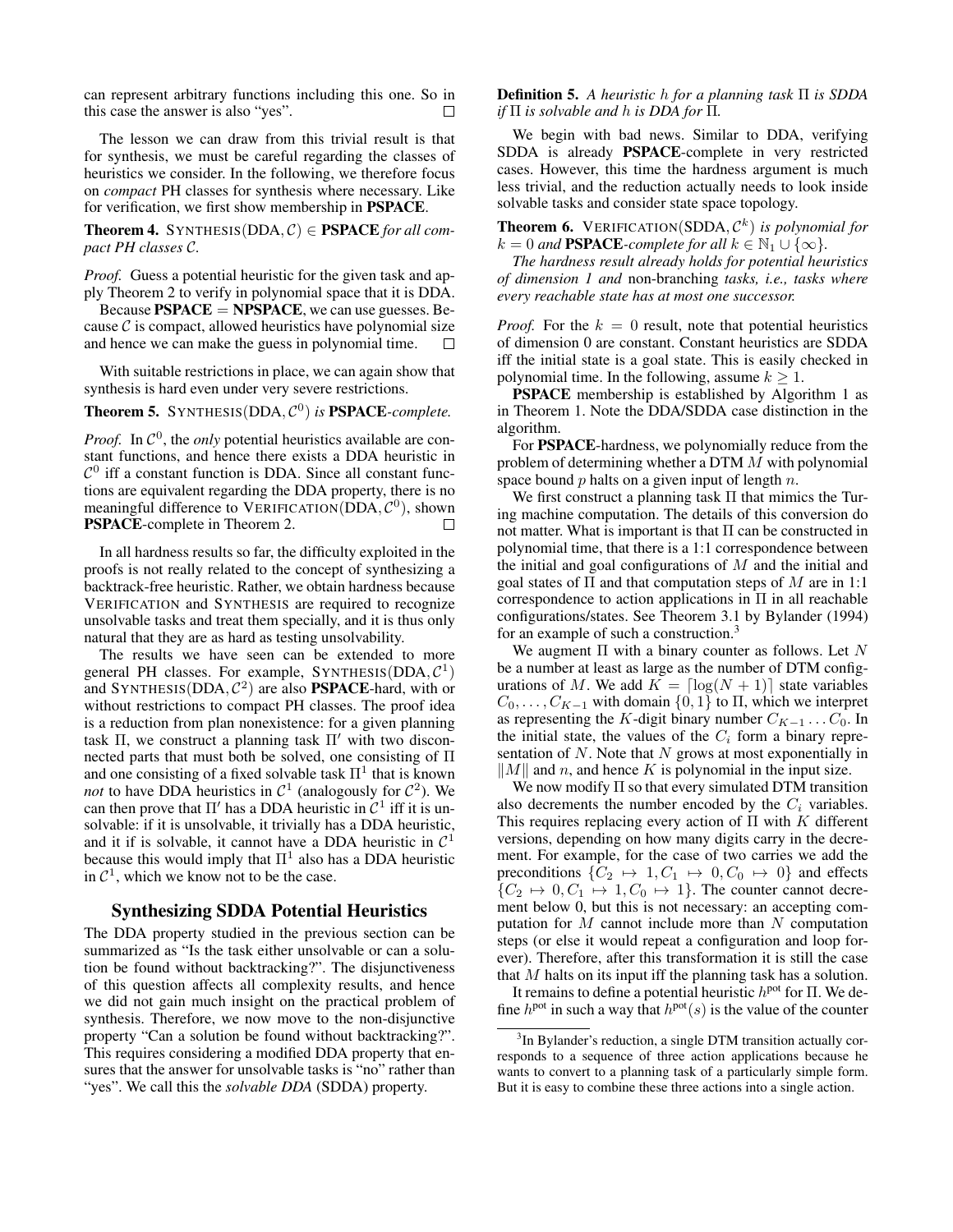represented by the  $C_i$  variables. This can be done with a 1dimensional potential heuristic assigning the weight  $2<sup>i</sup>$  to the feature  $\{C_i \mapsto 1\}$  for all  $0 \le i \le K$ .

We have to show that  $h<sup>pot</sup>$  is SDDA for  $\Pi$  iff  $M$  halts, or equivalently, iff  $\Pi$  is solvable. If  $\Pi$  is unsolvable, no heuristic can be SDDA, so this case is easy. If Π is solvable, the alive states are exactly the states that simulate the DTM computation. Apart from the goal state at the end of the sequence, each of these states has exactly one successor, in which the counter (= heuristic value) is decremented by 1, and hence  $h<sup>pot</sup>$  is indeed SDDA. П

It is now easy to extend this result to synthesis.

**Theorem 7.** SYNTHESIS(SDDA,  $C$ )  $\in$  **PSPACE** for all *compact PH classes* C*.*

 $S\text{YNTHESIS}(\text{SDDA}, \mathcal{C}^k)$  is polynomial for  $k = 0$  and **PSPACE**-hard for all  $k \in \mathbb{N}_1 \cup \{\infty\}$ .

SYNTHESIS(SDDA, C) *is* PSPACE*-complete for all compact PH classes* C *that permit 1-dimensional features and singly-exponential feature weights. The hardness results already hold for non-branching tasks.*

*Proof.* The membership argument is the same as for DDA (Theorem 4). For the  $k = 0$  case, using the same argument as in the proof of Theorem 5, there is no difference between verification and synthesis, and hence the result follows from Theorem 6.

For PSPACE-hardness, we use the same reduction as in Theorem 6, but in this case generating only the planning task and not the potential function. If the given DTM does not halt on its input, the planning task is unsolvable and hence does not have an SDDA heuristic. If it halts, it does have an SDDA heuristic, in particular the 1-dimensional SDDA heuristic constructed in the proof of Theorem 6, which is permitted in the PH classes considered for the hardness results of this theorem. The completeness result follows from the membership and hardness results. П

Theorems 6 and 7 show that verifying or synthesizing SDDA potential heuristics is still as hard as planning itself. Even worse, it is already hard in the very restricted setting of 1-dimensional heuristics and planning tasks that involve no actual choice. These results are in contrast to the tractability results in the 1- and 2-dimensional case for admissible and consistent potential heuristics by Pommerening et al. (2015; 2017).

Fortunately, this is not the final word on synthesizing potential heuristics for satisficing planning. In the following, we consider further variants of the DDA property that retain its useful aspects while having more favorable complexity.

# DDA Variants Without Aliveness Tests

Taking a closer look at the definition of the *descending* (Eq. 1) and *dead-end-avoiding* (Eq. 2) properties and the proofs in the preceding section, it becomes apparent that deciding whether a state is alive is the main culprit for the PSPACE-completeness of SDDA verification and synthesis. In this section, we consider three further variants of the DDA property that do not depend on aliveness. All variants retain the key characteristic of DDA and SDDA: for any solvable task, greedy search algorithms using a heuristic satisfying any of the variant properties are led towards a goal state without encountering local minima and hence without backtracking.

Our first and simplest variant removes the alive/dead distinction in the DDA definition altogether, treating every state as if it were alive. If we replace  $S_A$  by the set of all states  $S$ in Eq. 1–2, then Eq. 2 becomes tautological, leaving only a simplified variant of Eq. 1. We call a heuristic with this property *unrestricted DDA (UDDA)* because the descending property is no longer restricted to alive states.

Definition 6. *A heuristic* h *for a planning task* Π *is UDDA if it satisfies the* unrestricted descending *property:*

$$
\forall s \in (S \setminus S_G) \; \exists t \in succ(s) : h(t) < h(s) \tag{3}
$$

UDDA is a simpler property than DDA because it does not require checking aliveness, but less powerful because tasks with any unsolvable states cannot have a UDDA heuristic. As a consequence, unlike SDDA, we do not need to require the task to be solvable: unrestricted descending already implies solvability.

Not being applicable to any tasks with unsolvable states is a severe limitation. We therefore consider two further variants of DDA, which do not get rid of the aliveness tests in DDA/SDDA altogether. Instead, starting from SDDA, they replace the "omniscient" tests whether a state is dead or unsolvable with a decision *by the heuristic* that a state should be pruned, i.e., that it has an infinite heuristic estimate.

In the *infinity-based pruning DDA (*∞*DDA)* property, the set of alive states  $S_A$  in the definition of DDA is replaced by the set of states  $S<sub>fin</sub>$  with finite heuristic value, and the requirement that the task is solvable in the definition of SDDA is replaced by the test  $I \in S_{fin}$ . Note that with this change, as in UDDA, Eq. 2 becomes tautological and can be dropped. This leads to the following definition.

Definition 7. *Let* h *be a heuristic for a planning task* Π *with finite-heuristic states* Sfin *under* h*, initial state* I *and goal states* SG*. We say that* h *is* ∞DDA *for* Π *if it satisfies the following two conditions:*

$$
\forall s \in (S_{\text{fin}} \setminus S_{\text{G}}) \; \exists t \in succ(s) : h(t) < h(s) \tag{4}
$$

$$
I \in S_{\text{fin}} \tag{5}
$$

The final and most general variant follows the same idea as ∞DDA of "pruning" states with infinite heuristic value, but uses a second potential function to determine which states receive an infinite heuristic value. This was first suggested by Corrêa and Pommerening (2019) for the problem of representing the perfect heuristic  $h^*$  as a potential function. They define heuristics  $h$  based on two potential functions  $h_1^{\text{pot}}$  and  $h_2^{\text{pot}}$  as follows:

$$
h(s)=\begin{cases}\infty & \text{ if } h^{\text{pot}}_2(s)>0 \\ h^{\text{pot}}_1(s) & \text{ otherwise.}\end{cases}
$$

We call heuristics of this form *nested potential heuristics*. Essentially, the test  $[h_2^{\text{pot}}(s) > 0]$  acts as a *predicate* that determines which states should be pruned. Decoupling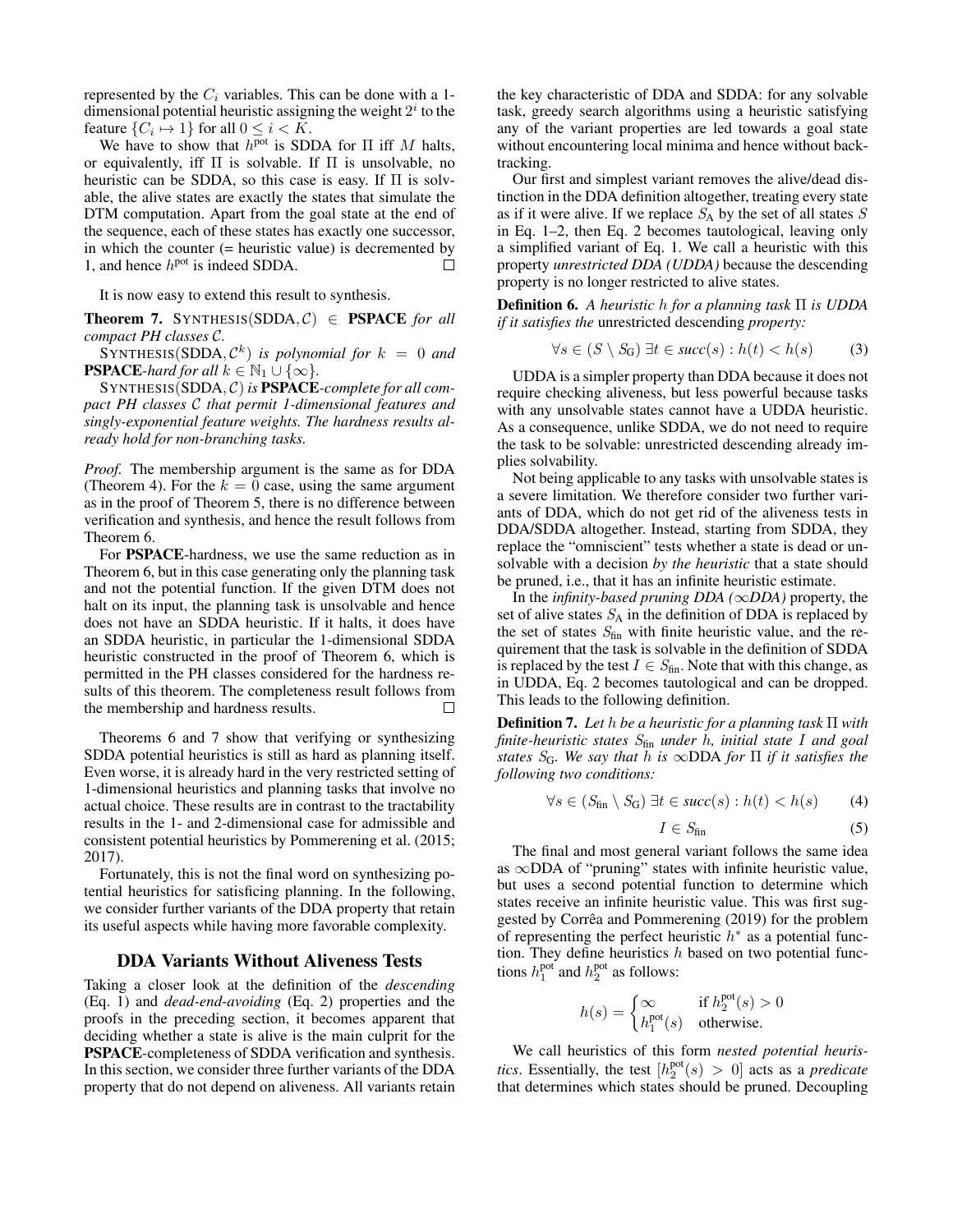the predicate from the numerical heuristic value in this way increases the set of functions that can be compactly represented.<sup>4</sup> Our third problem variant uses the same definition as ∞DDA, but considers nested potential heuristics. We call it *predicate-based pruning DDA (PDDA)*.

We now study the complexity of verification and synthesis for these DDA variants. It turns out that all three variants have the same complexity, and therefore we collectively refer to all of them as VDDA for *variant DDA* in the following.

The outline of our chain of results is as follows: we first show coNP-membership of verification for VDDA and, based on this,  $\Sigma_2^p$ -membership of synthesis for VDDA. Then we show  $\Sigma_2^p$ -hardness (and hence completeness) of synthesis for VDDA using a suitable polynomial reduction, which we then reuse in a simplified form to show coNP-hardness (and hence completeness) of verification for VDDA.

**Theorem 8.** VERIFICATION(VDDA,  $C$ )  $\in$  **coNP** for all PH *classes* C*.*

*Proof.* We are given a task  $\Pi$  and a potential heuristic h. We show that the complement of VERIFICATION(VDDA,  $\mathcal{C}$ ) is in  $NP$  with a guess-and-check algorithm: guess a state  $s$  of Π and verify that it violates one of the conditions required for  $h$  to be VDDA.

For UDDA, this entails guessing a state and verifying that it is not a goal state and does not have a successor of lower heuristic value. This can clearly be done in nondeterministic polynomial time.

For  $\infty$ DDA or PDDA, either show that the initial state has an infinite heuristic value or guess a state and show that it is not a goal state, has a finite heuristic value, and does not have a successor with lower heuristic value. Again, this is clearly possible in nondeterministic polynomial time.  $\Box$ 

**Theorem 9.** SYNTHESIS(VDDA,  $C$ )  $\in \Sigma_2^p$  for all compact *PH classes* C*.*

*Proof.* Because  $\Sigma_2^p = NP^{NP}$ , it suffices to demonstrate that  $SYNTHESIS(VDDA, C)$  can be solved in nondeterministic polynomial time if we have access to an NP oracle.

The following algorithm achieves this: first, guess the parameters of the potential heuristic to be synthesized. (For PDDA, this involves guessing two potential functions.) These guesses can be performed in polynomial time because we are synthesizing a compact heuristic. Then, use an oracle for the complement of VERIFICATION(VDDA,  $C$ ) (which is in NP from the preceding theorem) to test if the guessed heuristic violates VDDA. If it does not, accept.  $\Box$ 

**Theorem 10.** SYNTHESIS(VDDA,  $\mathcal{C}^k$ ) *is polynomial for*  $k = 0$  and  $\sum_{i=1}^{p}$ -hard for all  $k \in \mathbb{N}_1 \cup \{\infty\}$ .

 $SYNTHESIS(VDDA, C)$  is  $\Sigma_2^p$ -complete for all compact *PH classes* C *that permit 1-dimensional features and singlyexponential feature weights.*

*Proof.* The  $k = 0$  case is trivial as in SDDA and involves testing if the initial state is a goal state and (for  $\infty$ DDA and PDDA) testing that the initial heuristic value is finite.

Membership in  $\Sigma_2^p$  for compact PH classes was shown in the preceding theorem. It remains to show  $\Sigma_2^p$ -hardness for 1-dimensional features and singly-exponential feature weights, which implies the other hardness results.

For hardness, we reduce from a variant of QBF that is complete for  $\Sigma_2^p$ , specifically QBF with an  $\exists \dots \forall \dots$ quantifier prefix and an inner formula in 3DNF (Arora and Barak 2009, Example 5.6). We are given a QBF formula  $\psi = \exists X_1 \dots \exists X_n \forall Y_1 \dots \forall Y_m \varphi(X_1, \dots, X_n, Y_1, \dots, Y_m)$ where  $\varphi$  is in 3DNF:

$$
\varphi = \bigvee_{i=1}^k (\ell_{i1} \wedge \ell_{i2} \wedge \ell_{i3})
$$

where the  $\ell_{ij}$  are literals over the  $X_i$  and  $Y_i$  variables.

Below, we construct a planning task  $\Pi$  in polynomial time such that  $\psi$  is true iff there exists a VDDA potential heuristic of dimension 1 for Π with at most singly-exponential weights. Moreover, we create  $\Pi$  in such a way that it is solvable iff  $\psi$  is true.

If the planning task is unsolvable, no VDDA heuristic can exist for any of the variants. If the planning task is solvable, we construct a potential heuristic that is finite for all states. For finite heuristics, there is no difference between VDDA variants, so the heuristic is simultaneously UDDA, ∞DDA and PDDA. (For the latter, use a trivial  $h_2^{\text{pot}}$  function that prunes nothing, such as  $h_2^{\text{pot}}(s) = 0$  for all states s.)

Π has the following state variables:

- $X_1, \ldots, X_n$  are state variables with domain  $\{u, 0, 1\},\$ initially set to u ("unassigned"), with no goal value.
- $Y_1, \ldots, Y_m$  are state variables with domain  $\{0, 1\}$ , initially set to 1, with goal 0.
- *Confirmed* is a state variable with domain  $\{0, 1\}$ , initially set to 0, with goal 1.

The state variables  $X_i$  and  $Y_i$  directly correspond to the logic variables of the same name in  $\psi$ . Hence, states in  $\Pi$ encode assignments to these variables in  $\psi$  and vice versa. The role of the *Confirmed* variable will become clear after introducing the actions of  $\Pi$ , which are:

- the action *reset*, which has no preconditions and sets all state variables to their initial state value
- for all  $i = 1, ..., n$  and  $v \in \{0, 1\}$  the action *assign*(*i*, *v*) with precondition  $X_i \mapsto \mathbf{u}$  and effect  $X_i \mapsto v$
- m *decrement* actions that implement a binary counter formed by the  $Y_i$  variables, interpreted as the binary number  $Y_m \dots Y_1$  (cf. the proof of Theorem 6). All *decrement* actions have *Confirmed*  $\mapsto$  1 as an additional precondition and *Confirmed*  $\mapsto$  0 as an additional effect.

<sup>&</sup>lt;sup>4</sup>For example, for a task with  $n$  binary state variables, consider the heuristic  $f_n$  with  $f_n(s) = 0$  if  $s[v] = 1$  for the majority of state variables and  $f_n(s) = \infty$  otherwise. The number of features of a regular potential heuristic representing  $f_n$  must grow exponentially in  $n$ , while nested potential heuristics only require a linear number of features. More generally, the  $[h_2^{\text{pot}}(s) > 0]$  predicate can be used to compactly represent forms of resource reasoning, where states are pruned if the demand for a resource exceeds the supply.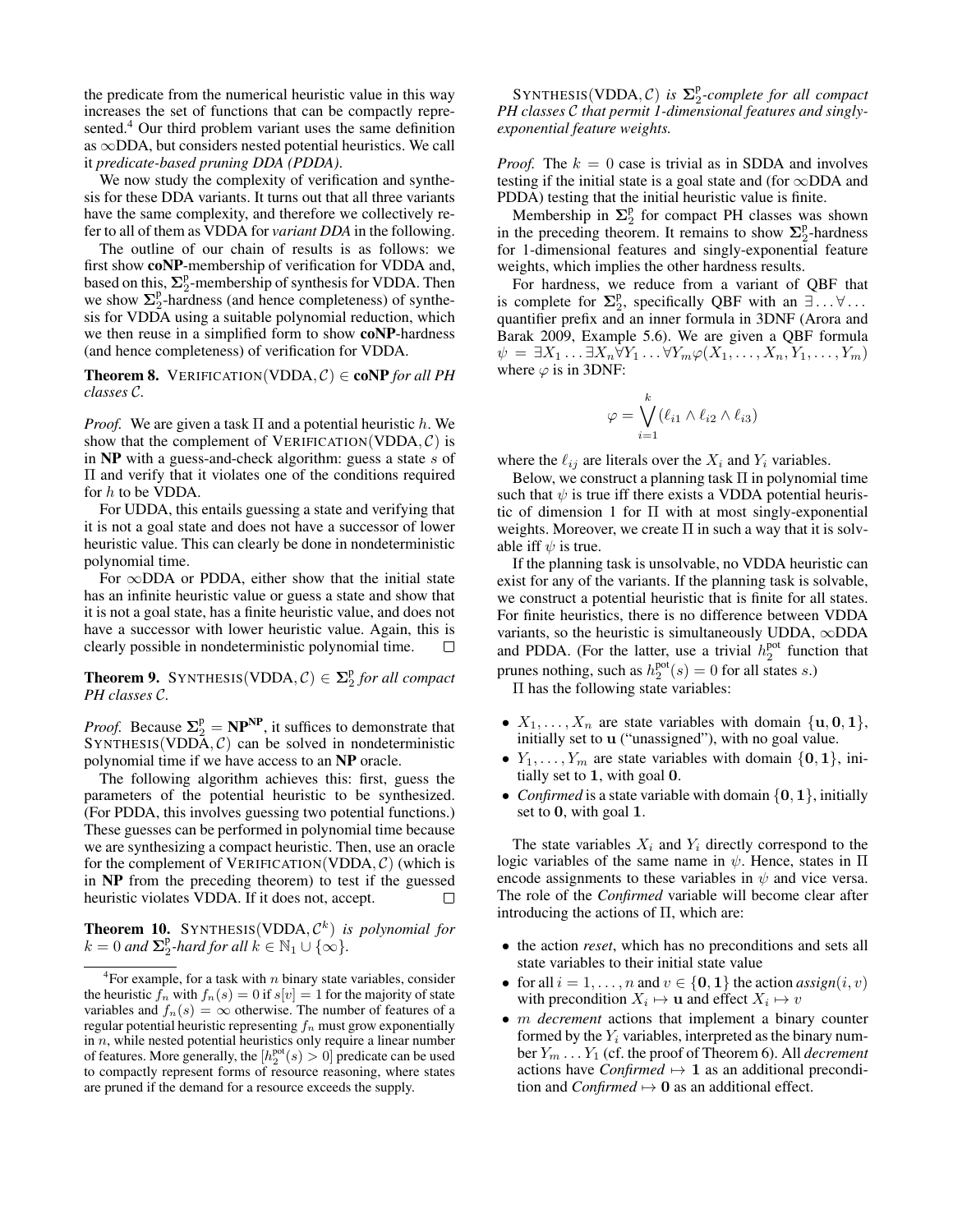• for each conjunction  $\ell_{i1} \wedge \ell_{i2} \wedge \ell_{i3}$  in  $\varphi$ , the action  $confirm(i)$  with preconditions corresponding to the literals  $\ell_{ij}$ , additional precondition *Confirmed*  $\mapsto$  0 and effect *Confirmed*  $\mapsto$  **1**.

#### We can clearly construct Π in polynomial time.

The role of *reset* is to ensure that if the planning task is solvable, all states are alive because the *reset* action allows transitioning from any state to the initial state. So either all states or no states are alive, depending on whether the task is solvable, as desired. The role of the  $assign(i, v)$  actions is to allow choosing suitable truth values for the  $X_i$  variables in Π, in the same way that we need to identify suitable values for the (existentially quantified)  $X_i$  variables in  $\psi$  in order to show that  $\psi$  is true.

The *decrement* actions add additional meaning to the  $Y_i$ variables, which now also encode a binary counter, as explained in the proof of Theorem 6. The counter is decremented by 1 by each application of *decrement*. Additionally, *decrement* actions can only be used after verifying that the current assignment to the  $Y_i$  variables satisfies  $\varphi$ , which is done using the *confirm* actions.

We now show that the task is solvable iff  $\psi$  is true.

Let  $\psi$  be true. We show that there exists a plan for  $\Pi$ . Since  $\psi$  is true, there exists a suitable assignment  $\alpha$  for the  $X_i$  variables such that for every assignment  $\beta$  to the  $Y_i$  variables,  $\alpha \cup \beta \models \varphi$ . The plan for  $\Pi$  begins with *assign* actions corresponding to the assignment  $\alpha$ . After applying these actions, all  $X_i$  state variables have the value 0 or 1. Afterwards, the plan iteratively considers all assignments to the  $Y_i$ variables by alternating between *confirm* actions, which confirm that the current assignment satisfies some conjunction of  $\varphi$ , and *decrement* actions, which decrement the counter and reset *Confirmed* to 0. Because  $\alpha \cup \beta \models \varphi$  for all  $\beta$ , a suitable *confirm* action can be found for every  $\beta$ . At the end of this, all variables have reached their goal value.

For the converse direction, assume that the planning task is solvable and show that the QBF formula is true. We can ignore the *reset* action: because it leads to the initial state, it never occurs in a non-redundant plan. So let us consider a plan without *reset*.

Note that without the *reset* action, every  $X_i$  variable can be assigned at most once in a plan because *assign* actions have  $X_i \mapsto \mathbf{u}$  as a precondition and only *reset* can set  $X_i$ to **u**. Let  $\alpha$  be an assignment to the  $X_i$  logic variables that matches the assignments made by the plan. If the plan leaves some  $X_i$  unassigned, we can set  $\alpha(X_i)$  arbitrarily. Note that it does not matter at which point in the plan the  $X_i$  variables are assigned; the important point is that each variable can only receive one of the values 0 and 1 in the plan.

The  $Y_i$  variables encode a binary counter that starts at the maximum value  $1 \dots 1$  (from the initial state  $Y_i = 1$  for all  $i)$  and must end at the minimum value  $0 \dots 0$  (from the goal  $Y_i = 0$  for all i). The only way to reach the goal is to keep decrementing the binary counter, and this will traverse all possible assignments  $\beta$  to the  $Y_i$  logic variables.

We can only decrement the counter after confirming that ϕ is true for the current assignment because each *confirm* action checks that at least one of the conjunctions is satisfied.

Together, this means that the plan confirms all assignments to the  $Y_i$  variables. Therefore  $\psi$  is true: there exists a *fixed* assignment  $\alpha$  to the  $X_i$  variables such that for *all* assignments  $\beta$  to the  $Y_i$  variables,  $\alpha \cup \beta \models \varphi$ .

It remains to show that if the task is solvable, there exists a 1-dimensional VDDA potential heuristic  $h<sup>pot</sup>$  with singlyexponential weights that is finite for every state. Because the task is solvable,  $\psi$  is true. Let  $\alpha$  be an assignment to the  $X_i$ variables that witnesses the truth of  $\psi$ . We use the following weights for  $h<sup>pot</sup>$ :

- $\{X_i \mapsto \mathbf{u}\}\$  has a weight of 1
- $\{X_i \mapsto \alpha(X_i)\}\)$  has a weight of 0
- the complementary atom  $\{X_i \mapsto 1 \alpha(X_i)\}\)$  has a weight of  $N + 1$ , with  $N = n + 2^{m+1} - 1$
- ${Confirmed \mapsto 0}$  has a weight of 1
- ${Confirmed \mapsto 1}$  has a weight of 0
- ${Y_i \mapsto 1}$  has a weight of  $2^i$ . We emphasize that the least significant digit in the number  $Y_m \dots Y_1$  has index 1, not 0, so the least significant digit has a weight of 2, the next one a weight of 4, and so on.

Note that  $N = h^{\text{pot}}(I)$ : the *n* atoms  $X_i \mapsto \mathbf{u}$  (all of weight 1) contribute *n*, the  $Y_i$  variables contribute  $\sum_{i=1}^{m} 2^i$  =  $2^{m+1}$  – 2, and *Confirmed* contributes 1.

We show that the resulting heuristic is indeed VDDA, i.e., every non-goal state has a successor of lower heuristic value. Let us call a state *bad* if it includes an assignment to some  $X_i$  that contradicts  $\alpha$ , and let us call it *good* otherwise.

Bad states contain at least one bad assignment, contributing  $N + 1$  to the heuristic value. Therefore, *reset* is an improving action, leading to the initial state with heuristic value N.

In a good state, if not all  $X_i$  variables are assigned yet, assigning  $X_i$  to  $\alpha(X_i)$  reduces the heuristic value (by 1). Otherwise, if *Confirmed* is 0, a *confirm* action must be applicable, reducing the heuristic value (by 1). Otherwise, *Confirmed* is 1. If the  $Y_i$  binary counter is already at its minimum value, we are in a goal state. Otherwise, we can use a *decrement* action to decrement the counter by 1. This reduces the heuristic value by 1: the effect of the *decrement* action on the  $Y_i$  variables reduces the heuristic value by 2, while the effect on *Confirmed* increases it by 1.  $\Box$ 

**Theorem 11.** VERIFICATION(VDDA,  $\mathcal{C}^k$ ) is polynomial *for*  $k = 0$  *and* **coNP**-complete for all  $k \in \mathbb{N}_1 \cup \{\infty\}$ .

#### *Proof.* The case  $k = 0$  is again trivial.

Membership in coNP was shown in Theorem 8.

For hardness, we can use essentially the same construction as in the previous proof, but without existential variables in the QBF. So we are given a QBF of the form  $\psi = \forall Y_1 \dots \forall Y_m \varphi(Y_1, \dots, Y_m)$  with  $\varphi$  in 3DNF. This is the coNP-hard 3DNF tautology problem, the complement of the 3CNF satisfiability problem.

We construct the same planning task  $\Pi$  as in the previous reduction for the special case  $n = 0$  (no existential variables). We also construct the potential heuristic  $h<sup>pot</sup>$  in the same way as the heuristic described in the previous proof.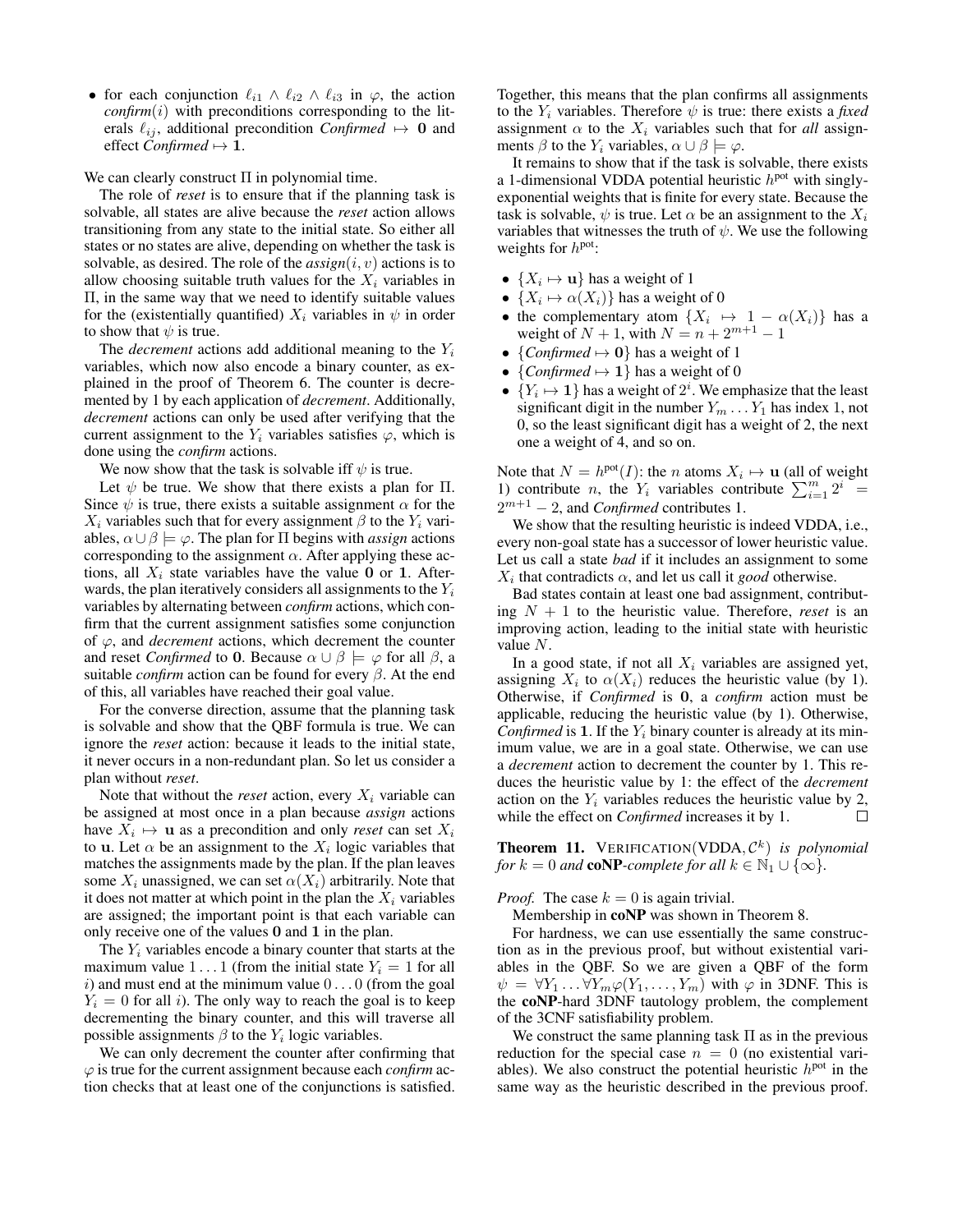Because there are no existential variables,  $h<sup>pot</sup>$  does not depend on finding a "correct" assignment  $\alpha$  to these variables and can hence be constructed directly in polynomial time with the weights given in the previous proof.

With the same arguments as in the previous proof,  $h<sup>pot</sup>$  is a VDDA potential heuristic for Π iff the given QBF is true, and the reduction is polynomial-time.

In summary, the verification and synthesis problems for the three DDA variants that do not involve aliveness tests are complete for the first and second level of the polynomial hierarchy, in contrast to the PSPACE-completeness for the original DDA and SDDA properties. This suggests that these variants are more suitable for practical synthesis algorithms than the original DDA property or SDDA and that they could be tackled by compilations to other problems that fall into these levels of the polynomial hierarchy, such as (restricted) QBF solving.

While this is certainly positive news, there are also negatives: our results show that the islands of tractability at dimensions 1 and 2 that exist for synthesizing admissible and consistent potential heuristics do not exist for any of the DDA variants. Therefore, practical synthesis algorithms for this setting remain a formidable challenge.

## Beyond Potential Heuristics

Before we conclude, we briefly discuss which of our results are specific to potential heuristics and which ones apply to heuristic synthesis more generally. Broadly construed, every algorithm that selects a specific heuristic from a large family of candidate heuristics is a form of heuristic synthesis. This includes selecting pattern databases or pattern database collections (e.g., Edelkamp 2006; Haslum et al. 2007), merge-and-shrink strategies (Sievers and Helmert 2021), fluent merging strategies (van den Briel, Kambhampati, and Vossen 2007), learning interesting conjunctions for criticalpath heuristics (e.g., Keyder, Hoffmann, and Haslum 2012; Steinmetz and Hoffmann 2017), approaches that learn neural networks that represent heuristics (e.g., Ferber, Helmert, and Hoffmann 2020) and many other examples.

All the *membership* results we showed (for PSPACE, coNP or  $\Sigma_2^p$ ) are universal in the sense that they only require that the synthesized heuristics can be represented in polynomial space and evaluated in polynomial time. These are very loose requirements that are satisfied by all the above examples. At the extreme end of the spectrum, we can define a compact heuristic family as "all computer programs up to a polynomial length bound". If we add a polynomial timeout to the heuristic evaluation and return an arbitrary value (such as  $\infty$ ) for states where this timeout is exceeded, this family has all properties required by our membership proofs, and hence VDDA synthesis for this family of heuristics is in  $\Sigma_2^p$ . At this point, heuristic synthesis is essentially the synthesis of arbitrary programs, with clear connections to synthesis problems that arise for other flavors of planning, such as generalized planning (e.g., Srivastava, Immerman, and Zilberstein 2011; Bonet and Geffner 2018; Francès et al. 2019; Ståhlberg, Francès, and Seipp 2021). Therefore, one of the consequences of our study is that the new variants of the

DDA property, giving rise to a  $\Sigma_2^p$  synthesis problem, have an intrinsic advantage over the original DDA property, for which we only get a **PSPACE** membership result.

In contrast, the hardness results are specific to potential heuristics. In some sense, these hardness results can be viewed as positive results regarding the expressiveness of potential heuristics because they show that potential heuristics are sufficiently expressive for capturing the essence of problems at the second level of the polynomial hierarchy, such as ∃∀-QBF. In particular, the potential heuristics used in these reductions, together with a verification that they have the variant DDA property, are polynomial-sized witnesses for the solvability of these planning tasks even though the shortest plans for these tasks are exponentially long. In this way, our results also contribute to old questions regarding the synthesis of compact plans for tasks requiring exponentially long solutions, as studied for example in the work of Bäckström and Jonsson (2012).

## Conclusion

We investigated the computational complexity of synthesizing potential heuristics for satisficing planning. We showed that both verifying and synthesizing *descending and deadend avoiding* (DDA) heuristics is PSPACE-complete even in the restricted case of potential heuristics of dimension 1.

However, we discussed variants of the DDA property that reduce the complexity of verification and synthesis to the first and second levels of the polynomial hierarchy. Again, the membership results are accompanied by matching hardness results that already hold for dimension 1.

The membership results are not limited to potential heuristics. They hold for all heuristics that can be represented in polynomial space and evaluated in polynomial time. In particular, this suggests that the new DDA variant properties are more amenable for heuristic synthesis than the original DDA property.

In future work, we would like to investigate practical algorithms for potential heuristic synthesis. Based on the results in this paper, one idea worth exploring is compilation to problems in the second level of the polynomial hierarchy for which well-developed solvers exist, such as (restricted forms of) QBF. Another potential avenue is to use inductive techniques to "guess" a candidate heuristic as in recent approaches for generalized planning (Francès et al. 2019; Ståhlberg, Francès, and Seipp 2021) and using SAT solvers for the resulting coNP-complete verification problem.

## Acknowledgments

We have received funding for this work from the European Research Council (ERC) under the European Union's Horizon 2020 research and innovation programme (grant agreement no. 817639). Moreover, this research was partially supported by TAILOR, a project funded by the EU Horizon 2020 research and innovation programme under grant agreement no. 952215.